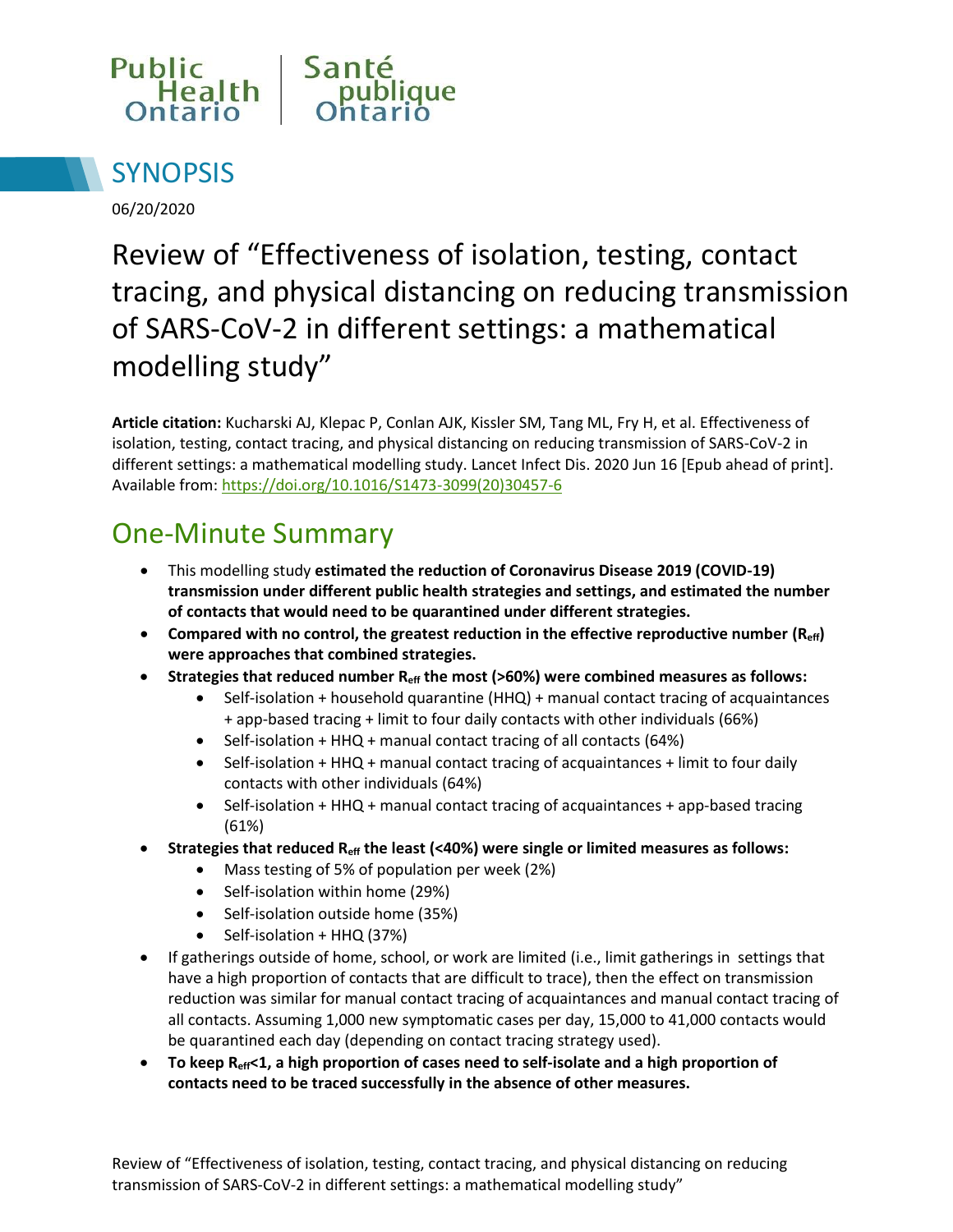However, if **self-isolation and contact tracing is combined with physical distancing**, particularly those that reduce contacts that would be difficult to trace, the authors conclude that this would **increase the likelihood of achieving sustained control of COVID-19**.

# Additional Information

- The transmission model used data from 40,162 United Kingdom participants with recorded social contacts from the BBC Pandemic dataset.
	- This dataset was collected in 2017-18 (i.e., prior to COVID-19) and includes information on close contacts which broadly reflect those that have been associated with COVID-19 transmission
	- Individual-level transmission was stratified by setting (household, work, school, or other)
- The control strategies explored in the model were: 1) self-isolation of symptomatic cases; 2) quarantine of household contacts; 3) manual tracing of acquaintances (contacts that have been met before); 4) manual tracing of all contacts; 5) app-based tracing; 6) mass testing regardless of symptoms; 7) limits on daily contacts made outside home, school, and work; and 8) having a proportion of the adult population work from home.
- Some of the assumptions used in modelling:
	- Mean delay from onset to isolation = 2.6 days
	- Individuals became infectious 1 day before onset of symptoms
	- Proportion of cases who are eventually symptomatic = 70% of adults, 30% of children
	- Probability that symptomatic case will self-isolate and get tested =  $90\%$
	- Secondary attack rate among household contacts = 20%
	- Secondary attack rate among other contacts =  $6\%$
	- Proportion of contacts who are acquaintances (i.e., have been met before): household (100%), school (90%), work (79%) and other settings (52%)
	- Proportion of population that would have the app installed =  $53\%$
- The authors acknowledge that their individual-level transmission model does not take into account network effects and the associated temporal aspects of outbreak size and dynamics. In addition, the assumptions made were optimistic in some instances (e.g., delay in onset to isolation); however, the authors contend these assumptions are plausible.

# PHO Reviewer's Comments

• None.

#### Citation

Ontario Agency for Health Protection and Promotion (Public Health Ontario). Review of "Effectiveness of isolation, testing, contact tracing, and physical distancing on reducing transmission of SARS-CoV-2 in different settings: a mathematical modelling study". Toronto, ON: Queen's Printer for Ontario; 2020.